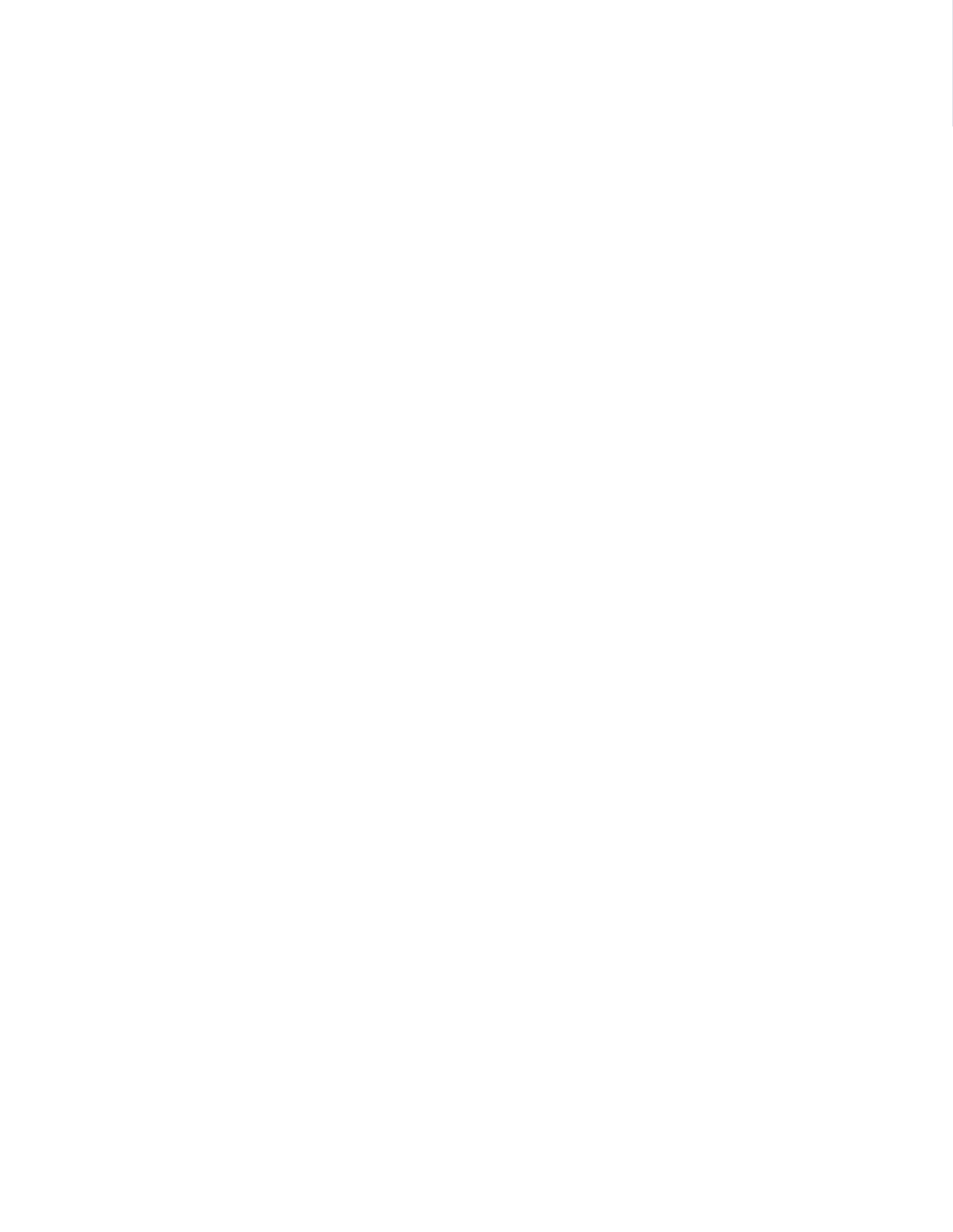

### HAAS LIVE TOOLS **KOMA PRECISION**

#### COMPATIBLE WITH BMT-65 LATHE MACHINE

| EÞ               | <b>STRAIGHT TOOLS</b> |                  |        |               |            |
|------------------|-----------------------|------------------|--------|---------------|------------|
| Tool             | <b>Tool Type</b>      | <b>GH Number</b> | Output | <b>Torque</b> | <b>RPM</b> |
| $MA-3.5$         | Standard              | GH-45051-00      | ER-32  |               | 6,000      |
| <b>MA-3.5 IC</b> | Coolant Thru          | GH-45052-00      | ER-32  |               | 6,000      |

|               | 90° TOOLS        |                  |              |               |            |
|---------------|------------------|------------------|--------------|---------------|------------|
| <b>Tool</b>   | <b>Tool Type</b> | <b>GH Number</b> | Output       | <b>Torque</b> | <b>RPM</b> |
| M90-3.5       | Standard         | GH-45053-00      | <b>ER-32</b> | 45            | 6,000      |
| $M90-3.5$ IC. | Coolant Thru     | GH-45054-00      | ER-32        | 45            | 6,000      |

| m .         | DUAL OUTPUT 90° TOOLS |                  |          |               |            |  |
|-------------|-----------------------|------------------|----------|---------------|------------|--|
| <b>Tool</b> | <b>Tool Type</b>      | <b>GH Number</b> | Output   | <b>Torque</b> | <b>RPM</b> |  |
| M90-3.5 2U  | Standard              | GH-45055-00      | ER-32/32 | 45            | 6,000      |  |

|           | UNIVERSAL TOOLS  |                  |              |               |            |
|-----------|------------------|------------------|--------------|---------------|------------|
| Tool      | <b>Tool Type</b> | <b>GH Number</b> | Output       | <b>Torque</b> | <b>RPM</b> |
| $MCU-2.5$ | Standard         | GH-45159-00      | <b>ER-25</b> | 45            | 6,000      |

Coolant Pressure = 70 Bar/1050 PSI • RPM = Maximum • Torque = Nm